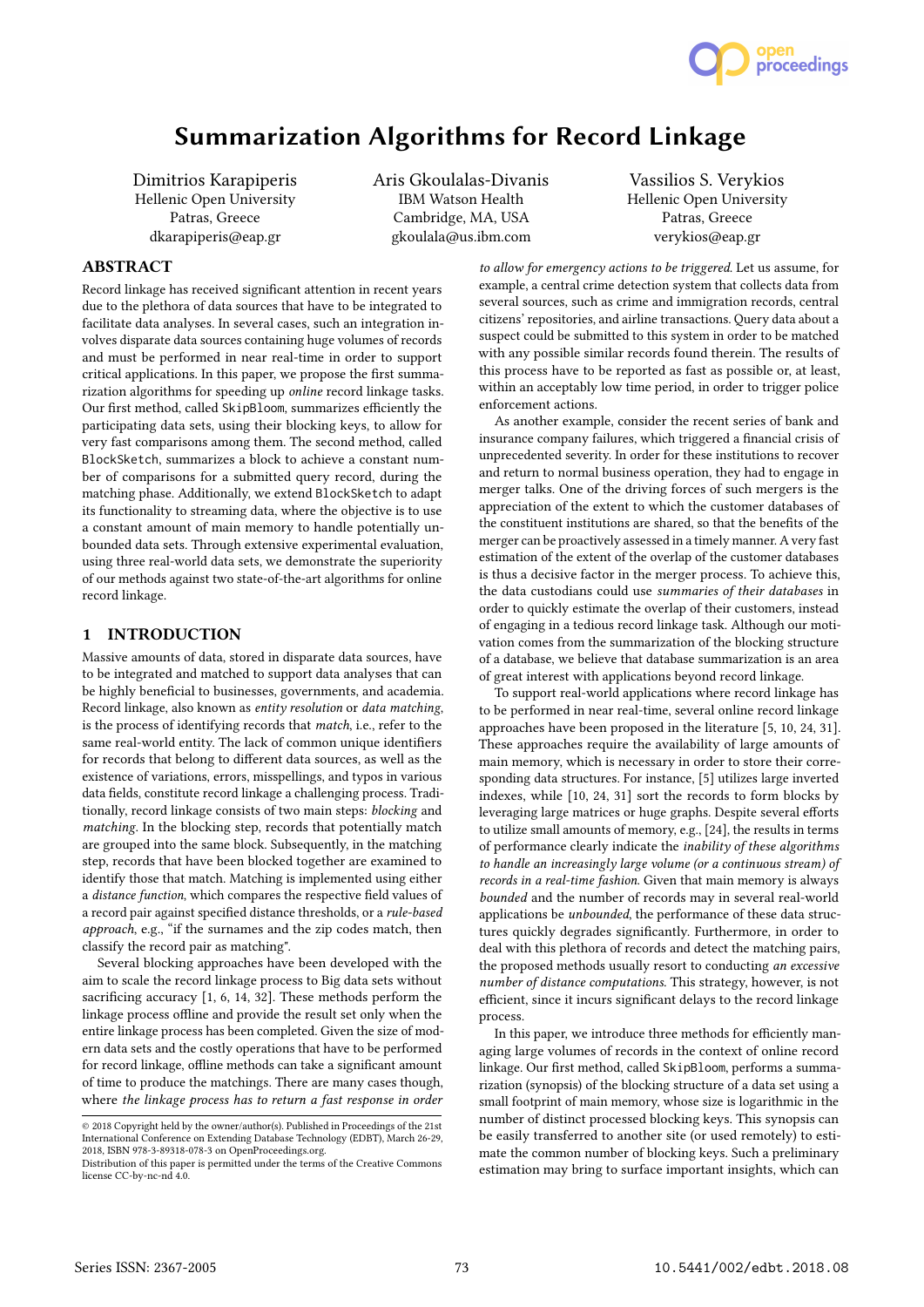be further analyzed by the data custodians. The outcome of such analyses may encourage (or discourage) the data custodians to conduct a full-scale record linkage task.

Our second method, called BlockSketch, tackles the problem of blocks that are overwhelmed with records, which should be compared against a query record to detect matching pairs. BlockSketch instead of implementing the naïve linear approach, compares the query record with a constant number of records in the target block, which entails a bounded matching time. In order to achieve this optimization, BlockSketch compiles, for each block, a number of sub-blocks, which reflect the distances of the underlying blocked records from the blocking key. The algorithm places a query record to the sub-block whose records exhibit the smallest distances from the query record.

Our third method, called **S**BlockSketch, operates on data streams, where the entire data set is not known a-priori but, instead, there is an unbounded stream of incoming data records. **S**BlockSketch maintains a constant number of blocks in main memory at the cost of a time overhead during their replacement with blocks that reside in secondary storage. In this scheme, we propose a selection algorithm to effectively select the blocks that should be replaced, by taking into account their selectivity (by the incoming records) and age.

To the best of our knowledge, SkipBloom is the first algorithm for creating an appropriate synopsis of a blocking structure, while BlockSketch and **S**BlockSketch are the first methods for sufficiently summarizing a block for the needs of the matching phase of a record linkage task.

The rest of this paper is structured as follows: Section 2 presents the related work, while Section 3 outlines the building blocks utilized by our algorithms and provides the formal problem definition. Sections 4, 5, and 6 present our proposed algorithms from both a practical and a theoretical point of view. The results of our experimental evaluation, including a detailed comparison with baseline methods, are reported in Section 7, while Section 8 concludes this work.

#### 2 RELATED WORK

A significant body of research work has been conducted in record linkage during the last four decades. This work has been nicely summarized in a number of survey articles [4, 9, 30]. However, only a very limited amount of work has targeted the area of near real-time record linkage, such as [5, 7, 8, 12, 15].

In [5], Christen et al. present an approach that involves a preprocessing phase, where the authors compute the similarities between commonly blocked values, using a set of inverted indexes. The authors use the double metaphone [3] method to encode the string values, which are then inserted into the inverted indexes. This scheme is extended in [27], where a heuristic method is presented to index the most frequent values of data fields. This method, though, requires a-priori knowledge of the values in certain fields and is not well-suited for settings where highly accurate results are needed. Ramadan and Christen in [26] utilize a tree structure where a sorting order is maintained according to a chosen field(s). A query record scans not only the node that is inserted, but also its neighboring nodes where similar records may also reside. Nevertheless, the distance computations that should be performed may degrade considerably the performance of this method in online settings.

Dey et al. in [7] develop a matching tree to speed up the decision about the matching status for a pair of records, so that it can be made without the need to compare all field values. However, the performance of this method depends heavily on the training of the matching tree, which requires a large number of record pairs. Moreover, the authors do not draw any attention to the acute problem of reducing the record pairs comparisons. Ioannou et al. in [8] resolve queries under data uncertainty, using a probabilistic database. The effectiveness of their method heavily depends on the potential of the underlying blocking mechanism, which is used implicitly, to produce blocks of high-quality. In [12], Altwaijry et al. propose a set of semantics to avoid resolving certain record pairs. Their scheme, however, focuses on how to resolve generic selection queries (e.g., range queries), rather than on minimizing the query time.

There is also another body of related literature that deals with progressive record linkage (e.g., [10, 24, 31]). These techniques report a large number of matching pairs early during the linkage process and are quite useful in the event of an early termination of the linkage process, or when there is limited time available for the generation of the complete result set.

The solutions proposed by Whang et al. in [31] and Papenbrock et al. in [24] are empirical and rely heavily on lexicographically sorting the input records to formulate clusters of similar records. Although the sorting technique is quite effective in finding similar values in certain cases, it cannot guarantee identification of matching record pairs. Consider, for example, the similar strings 'Jones' and 'Kones', where the first letter has been mistyped; using [24, 31], the corresponding records would definitely reside in different clusters (assuming a large number of records). Consequently, the corresponding pair of records would never be considered as matching.

More recently, Firmani et al. [10] introduced two progressive strategies that provide formal guarantees of maximizing recall, focusing though only on minimizing the number of queries to an oracle (which is an entity that replies correctly about the linkage status of a pair) and not on minimizing the running time. Both strategies implicitly assume an underlying blocking mechanism that has been applied on the data sets, and heavily rely on the effectiveness of that blocking mechanism. Their most serious shortcoming is the excessive amount of time-consuming similarity computations, which need to be performed between the formulated pairs in the blocks, without achieving any increase in recall. For example, in a data set of 3 million records (including the query set), more than <sup>1</sup>.<sup>3</sup> billion similarity computations should be performed without reporting any results!

There is also another body of work, termed as meta-blocking [22, 23], which investigates how to restructure the generated blocks with the aim of discarding redundant comparisons. Metablocking techniques, however, conduct a cumbersome transformation of a blocking structure into a graph, which renders these techniques not applicable to online settings.

In Section 7, we elaborate further on the approaches of Christen et al. and Firmani et al., which are the state-of-the-art methods with which we compare our proposed techniques.

# 3 BACKGROUND AND PROBLEM STATEMENT

In this section, we first introduce the necessary background and terminology for the understanding of our proposed schemes, and subsequently derive the problem statement.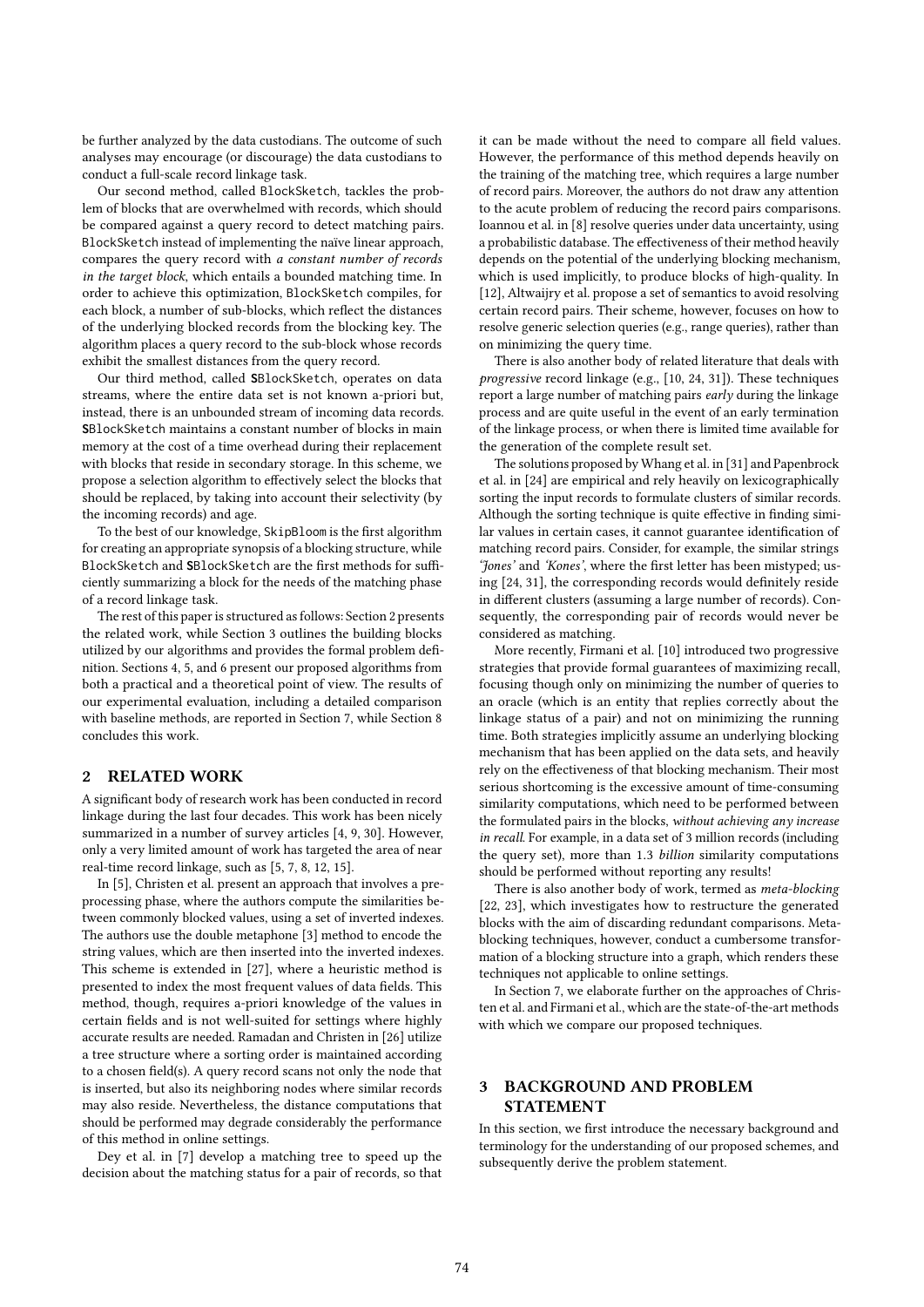

Figure 1: **SkipBloom** inserts and locates a key in logarithmic time using a small amount of main memory. The blue rectangles and arrows indicate the route to locate the nearest key to k.

#### 3.1 Skip List

A skip list [25] is a probabilistic data structure that is designed to provide fast access to an ordered set of items. It is actually a sequence of lists, or levels, where the first list, termed as the base level, contains all the items inserted so far in sorted order. Each successive list is a copy of the previous with some elements skipped, until the empty list is reached. Its randomization lies in the number of levels an item will join, determined by tossing a fair coin<sup>1</sup>. Each item of each list is linked to the same item in the previous list, as well as to the next item at the same level. The query operation for an item starts at the top-level, by horizontally scanning the items therein until it encounters either the target item or a larger item. In the case of a larger item, the same process is repeated at the lower level until the base level is reached. The running time to insert an item, as well as to report the existence of an item, is  $O(log(n))$ , where *n* is the number of inserted items.

#### 3.2 Bloom Filter

A Bloom filter [2] is a probabilistic data structure for representing a large number of items using a small number of bits, which are initialized to 0, to efficiently support membership queries. Each item is hashed by a set of universal hash functions that map it to certain positions, chosen randomly and uniformly, in the Bloom filter. Accordingly, these positions are set from 0 to 1. Upon querying for an item, the same process is followed, where:

- one can definitely infer that this item has not appeared, if all retrieved positions are set to 0.
- one can conjecture that this item has appeared with certain probability, if all retrieved positions are set to 1. The probabilistic nature of the reply is due to the fact that these positions may have been set to 1 by other items and not the query item.

## 3.3 Problem Formulation

Consider two data custodians who own data sets A and B, respectively. For each record  $r$  of  $A$  (or  $B$ ), the data custodians use a function  $k = block(r)$  that generates the blocking key k of r. This key is used to locate a *target block* in the blocking structure to either insert  $r$  into the target block (blocking), or iterate all the records already found therein and compare them with  $r$  (matching). We use  $D_A$  and  $D_B$  to denote the set of blocking keys of each of these data sets. Moreover, we refer to the fraction  $\mathcal{D} = \frac{|D_A \cap D_B|}{|D_B|}$  $\frac{A \cap B_B}{|D_B|}$ , as the *overlap coefficient* between A and B.<br>s work we introduce three algorithms namely Skin.

In this work we introduce three algorithms, namely SkipBloom, BlockSketch, and **S**BlockSketch, for addressing the following  $problems<sup>2</sup>$ 

Problem Statement 1. Calculate the overlap coefficient for A and B, by accurately summarizing  $D_A$  and  $D_B$  using sublinear memory requirements and sublinear running time in the number of inserted blocking keys.

Problem Statement 2. For each query record of A (or, equivalently, B), find the set of its matching records from B (or, equivalently,  $A$ ) in constant running time.

Problem Statement 3. For each query record of A (or, equivalently, B), find the set of its matching records from B (or, equivalently,  $A$ ) in constant time, using also a **constant amount of** main memory.

# 4 THE OPERATION OF **SKIPBLOOM**

SkipBloom is an efficient blocking data structure that reports membership queries of blocking keys (derived from a large data set) to the blocking structure, using only a small footprint of main memory. It implements the following generic operations:

- query(k): Reports the membership *(true or false)* of key k to SkipBloom.
- $\bullet$  insert(k): Inserts key  $k$  into SkipBloom.

The operation of SkipBloom is based on a skip list that implements a mechanism to locate efficiently a blocking key, as well

 $1$ As long as tails come up, we add the item to each successive list. We terminate this process when we encounter heads.

<sup>&</sup>lt;sup>2</sup>SkipBloom aims to address Problem 1, BlockSketch targets Problem 2, while **S**BlockSketch tackles Problem 3.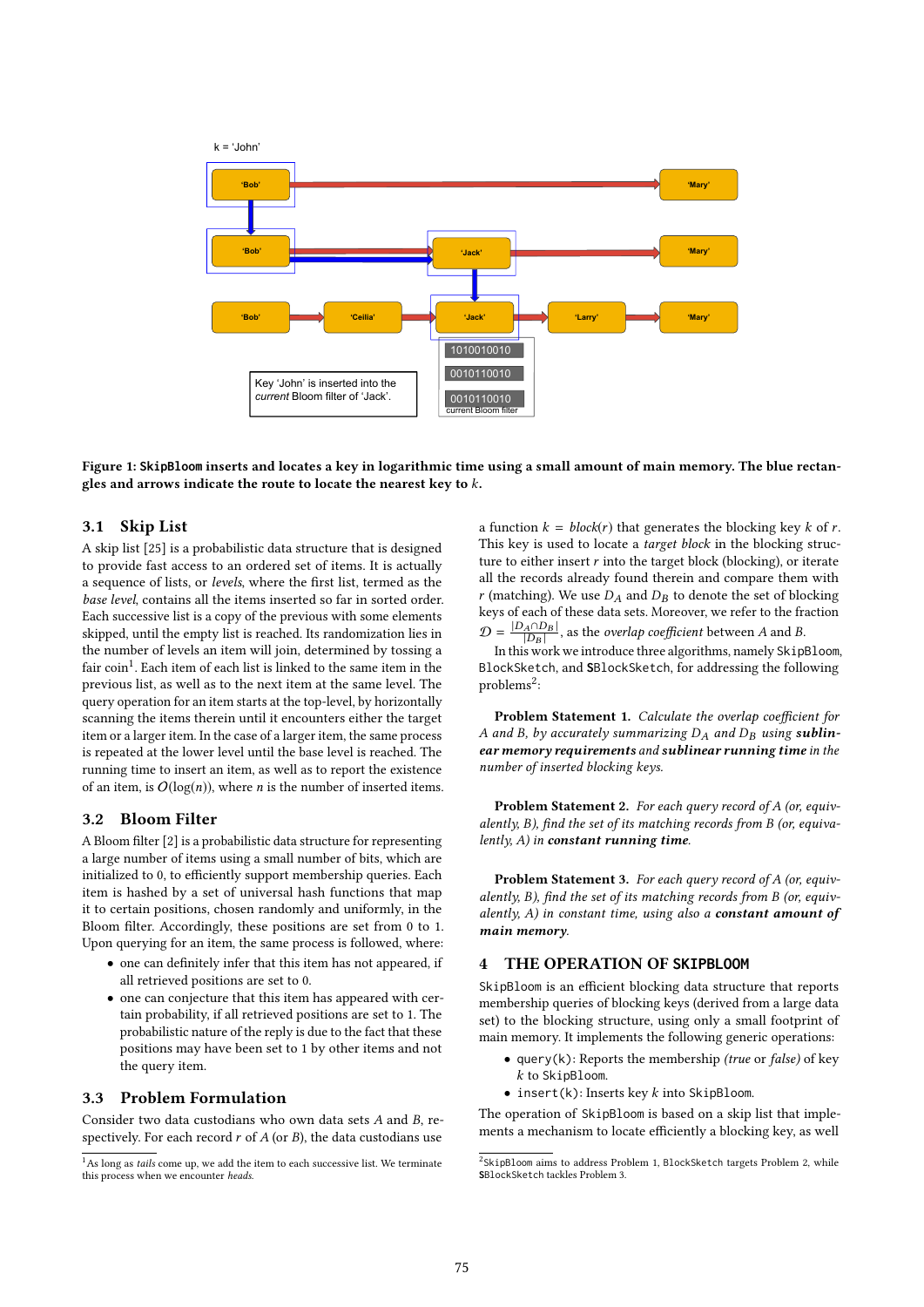

Figure 2: **SkipBloom** inserts a reference from the list of Bloom filters of 'Johnson' to the first Bloom filter of 'Johns', in order to maintain the consistency of the blocking mechanism.

as on a series of Bloom filters, which are used as fast memorybounded buffers.

skipBloom maintains, in expectation,  $\sqrt{n}$  blocks in main mem-<br>s stored in the base level of the skip list. Each such block ory, stored in the base level of the skip list. Each such block, which is represented by its key<sup>3</sup>, includes a list of Bloom filters in order to store keys that have been driven by the mechanism of the skip list to this block. This actually means that the keys stored in the Bloom filters of a block are greater than the value of the corresponding key.

The operation of SkipBloom is illustrated in Figure 1. In this figure, a skip list is shown that contains five keys in the base level. Upon receiving a query record, which is first filtered by a blocking function to generate its key (e.g.,  $k = \partial h n$ ), SkipBloom locates the block 'Jack' very fast, using the logarithmic runtime property of the underlying skip list. According to the operation of skip lists, this block is alphabetically the nearest key to  $k$  from the left. The next step is a simple insertion of  $k$  into a Bloom filter of 'Jack'. Each block has an active Bloom filter, termed as current, and a number of inactive Bloom filters, which are used only during the query process, as we will shortly explain.

To answer a query on whether a certain key  $k$  exists or not, SkipBloom follows almost the same process as described above. Assume, for example, that SkipBloom receives the query  $k =$ 'Jonathan'. First, the skip list will be scanned to eventually locate 'Larry'. Subsequently, each Bloom filter of this block will be iteratively queried until  $k$  is found, or the Bloom filters of 'Larry' are exhausted.

In what follows, we provide details that will justify certain design choices, such as the reason for maintaining a series of small (in length) Bloom filters in each block, instead of having a larger one. In order to populate the skip list with keys, we apply a simple Bernoulli random sampling algorithm that chooses each key with probability equal to  $n^{-1/2}$ . This sampling process<br>ensures the uniform reflection of the distribution of keys from ensures the uniform reflection of the distribution of keys from the data set to the skip list. This is an appealing feature, since SkipBloom easily tackles distribution anomalies, such as skews of certain ranges of keys, by choosing these keys and inserting them into the skip list to effectively reduce the bottleneck of certain keys and maintain uniformity (in expectation). Any uniform sampling method can be applied; we refer the interested readers to a comprehensive survey in [13].

If a large number of similar keys are generated, then the sampling routine will choose randomly similar keys to create the corresponding blocks. For example, consider the case of blocking a large number of surnames from the US census data. Then, possible blocks might be 'Johns', 'Johnson', and 'Johnston', which will

 $3$ Henceforth, key and blocking key will be used interchangeably.

be created in this particular chronological order. Consequently, there will be keys other than 'Johns', e.g., 'Jordan' or 'Jolly', that will be inserted into the Bloom filters of 'Johns'. These Bloom filters should be now transferred to (or referenced by) 'Johnson', and then to (by) 'Johnston'. For this reason, we keep the number of keys that can be inserted into each Bloom filter small; this number will be accurately specified later. Moreover, we annotate each Bloom filter with its smallest and its greatest key, in terms of alphabetical order. By doing so, upon inserting 'Johnson', SkipBloom scans iteratively the Bloom filters of 'Johns' to locate Bloom filters that might contain 'Johnson', or any greater values. If such Bloom filters exist, a simple reference is established between the block of 'Johnson' and the corresponding Bloom filters. Figure 2 illustrates the reference of a block to a Bloom filter that belongs to the previous block.

Eventually, a record is stored into a key/value database system, maintaining its original blocking key, regardless of the block that was used in SkipBloom.

| <b>Algorithm 1</b> The query operation of SkipBloom. |  |  |  |  |
|------------------------------------------------------|--|--|--|--|
| <b>Input:</b> Skip list <i>SL</i> , query key $k$    |  |  |  |  |
| <b>Output:</b> true if $k$ is found, false otherwise |  |  |  |  |
| 1: $Key p \leftarrow SL.query(k)$                    |  |  |  |  |
| 2: while (p.hasBloomfilters()) do                    |  |  |  |  |
| $bf \leftarrow p.nextBloomfilter()$<br>3:            |  |  |  |  |
| if $(k \ge bf.min$ AND $k \le bf.max$ ) then<br>4:   |  |  |  |  |
| <b>if</b> $(bf.member(k) == true)$ then<br>5:        |  |  |  |  |
| 6:<br>return true                                    |  |  |  |  |
| end if<br>7:                                         |  |  |  |  |
| 8:<br>end if                                         |  |  |  |  |
| 9: end while                                         |  |  |  |  |
| 10: return false                                     |  |  |  |  |

# 4.1 Algorithms

Algorithm 1 illustrates the query operation of SkipBloom. First, the skip list  $SL$  is queried to locate the nearest key  $p$  to the query k (line 1). Then, the Bloom filters that are both maintained and referenced by  $p^4$  (line 2) are scanned iteratively to find k using<br>the min and may values of each Bloom filter (line 4). If k is found the min and max values of each Bloom filter (line 4). If  $k$  is found, then the algorithm terminates (line 6). In case of composite keys, we perform a conjunction using the individual keys.

Algorithm 2 outlines the insertion of a key in SkipBloom. For each key k derived from each record, we determine with probability  $\frac{1}{\sqrt{n}}$  whether k will be inserted into the skip list or not (line 1). In more detail, we generate a random value in  $(0, 1)$ <br>and then nick k if this value is less than  $\frac{1}{\sqrt{2}}$ . Since the generation and then pick k if this value is less than  $\frac{1}{\sqrt{n}}$ . Since the generation n of a random value is an expensive operation, we exploit the fact that the number of keys skipped between successive inclusions follow a geometric distribution [13]; accordingly, each time we pick a key, we generate the position of the next key, in the stream of records, that will be picked.

If a key  $k$  will be inserted into the skip list as a base level key, then a block is created after the nearest key to  $k$  (line 2). Then, SkipBloom has to locate each Bloom filter of  $p$  that may contain keys that should be now transferred to the newly created block of  $k$  (lines 4–8). In order to easily locate these Bloom filters, we annotate each Bloom filter used with the min and max keys it contains (line 5). The inclusion of a Bloom filter with a valid range of keys is achieved through a reference from  $p$  to  $k$ .

If a key will not be stored in the skip list, then the nearest key  $p$  to k is located in order to insert k in the current Bloom filter of

<sup>4</sup> SkipBloom locates these Bloom filters performing a recursive process.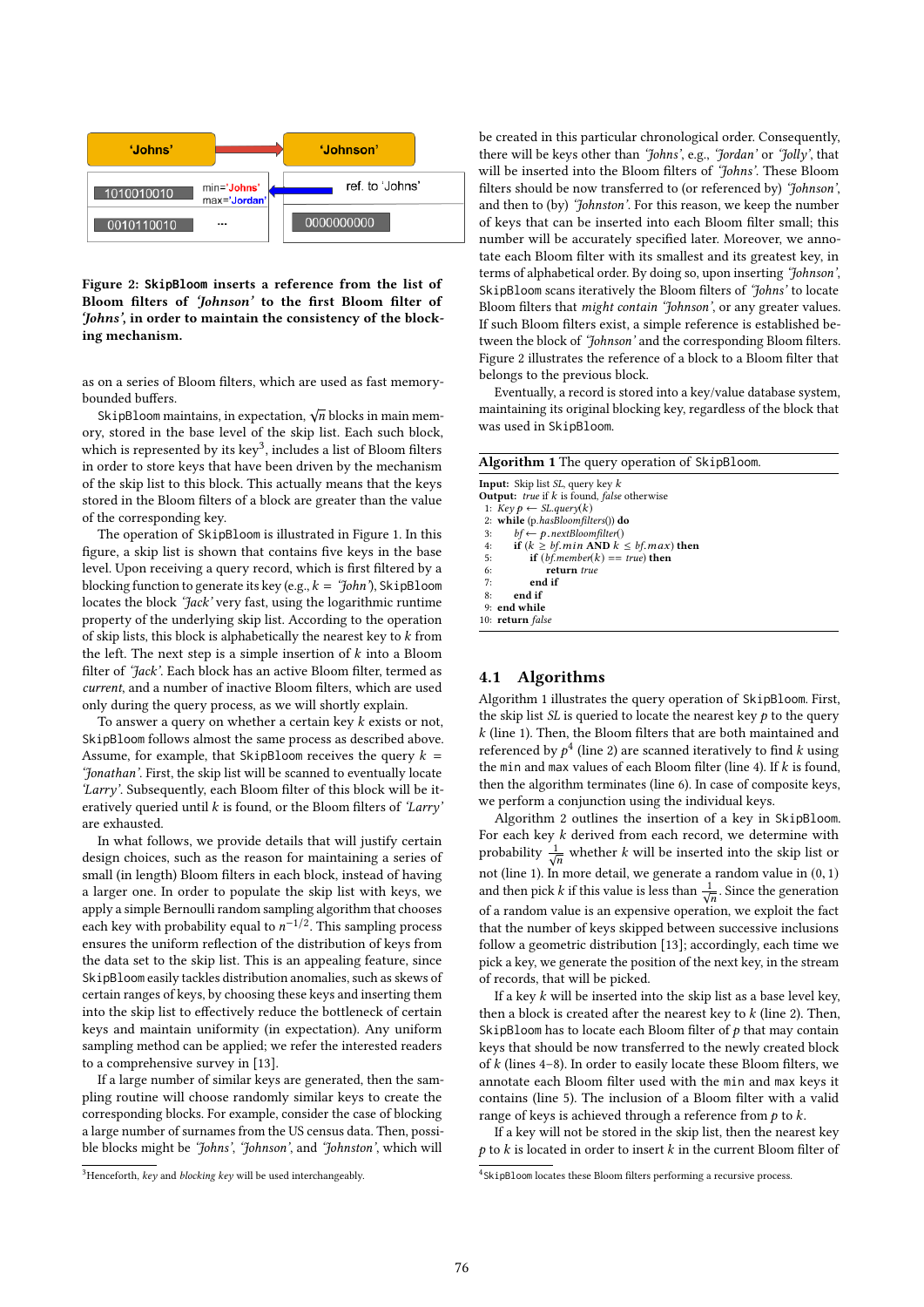| <b>Algorithm 2</b> The insert operation of SkipBloom.                                        |  |  |  |  |
|----------------------------------------------------------------------------------------------|--|--|--|--|
| <b>Input:</b> Skip list <i>SL</i> , key $k$                                                  |  |  |  |  |
| 1: if $(nextSample() == true)$ then                                                          |  |  |  |  |
| $Key p \leftarrow SL.insert(k)$ $\rightarrow$ Key p is the nearest (previous) key to k<br>2: |  |  |  |  |
| List $bf \leftarrow k$ . createList()<br>► The list bfList that will<br>3:                   |  |  |  |  |
| host the Bloom filters of $k$ is created                                                     |  |  |  |  |
| for each $bf$ in $p$ do<br>4:                                                                |  |  |  |  |
| if $(k \geq bf$ .min AND $k \leq bf$ .max) then<br>5:                                        |  |  |  |  |
| bfList.add(bf)<br>$\triangleright$ A reference is added<br>6:                                |  |  |  |  |
| to each Bloom filter found in $p$                                                            |  |  |  |  |
| that might contain keys that belong to $k$                                                   |  |  |  |  |
| end if<br>7:                                                                                 |  |  |  |  |
| 8:<br>end for                                                                                |  |  |  |  |
| $9:$ else                                                                                    |  |  |  |  |
| $Key p \leftarrow SL. query(q)$<br>10:                                                       |  |  |  |  |
| $bf \leftarrow p.getCurrent BloomFilter()$<br>11:                                            |  |  |  |  |
| bf.insert(k)<br>12:                                                                          |  |  |  |  |
| if $(k \leq bf.min)$ then<br>13:                                                             |  |  |  |  |
| $bf.min \leftarrow k$<br>14:                                                                 |  |  |  |  |
| end if<br>15:                                                                                |  |  |  |  |
| if $(k \geq bf.max)$ then<br>16:                                                             |  |  |  |  |
| $bf.max \leftarrow k$<br>17:                                                                 |  |  |  |  |
| end if<br>18:                                                                                |  |  |  |  |
| $19:$ end if                                                                                 |  |  |  |  |

 $p$  (lines 10-12). Algorithm 2 eventually updates the min and max annotations of the current Bloom filter of  $p$  (lines 13–18).

## 4.2 Accuracy and Complexity Analysis

As we expect  $\sqrt{n}$  blocks in the base level of the skip list, where the sampling process ensures a uniform distribution of the corresponding blocking keys, the expected number c of keys in each block is:

$$
E[c] = \frac{n}{\sqrt{n}} = \sqrt{n}.
$$
 (1)

By setting  $u = \sqrt{n/m}$  to be the maximum number of keys that<br>If he stored in each Bloom filter, where m is a constant value will be stored in each Bloom filter, where *m* is a constant value (e.g.,  $m = 10$ ), the number of Bloom filters in each block will be (in expectation) equal to m. Furthermore, the number  $m_{bt}$  of Bloom filters contained in block  $b$  at time  $t$ , specifies the upper and lower bound of the number  $n_{bt}$  of the distinct keys inserted, which is: √ √

$$
(m_{bt} - 1)\frac{\sqrt{n}}{m_{bt}} \le n_{bt} \le m_{bt} \frac{\sqrt{n}}{m_{bt}}.\tag{2}
$$

The accuracy of SkipBloom to report the existence of a key depends on the false positive probability parameter  $fp$  of the Bloom filters. First, consider the event where a query key does not exist in any Bloom filter of the resulting block. The probability of reporting correctly this event, using one such Bloom filter, is  $1 - fp$ . Hence, the same probability by using collectively all the m Bloom filters is:

$$
(1 - fp)^m,\tag{3}
$$

 $(1-fp)^m$ , (3)<br>since the content of a Bloom filter is independent from that of another Bloom filter.

In the case that a query key does exist in any<sup>5</sup> Bloom filter of the resulting block, the probability of reporting this event is 1. Therefore, we bound from below the error probability of SkipBloom by  $1 - (1 - fp)^m$ .

Computational complexity: Based on Algorithm 1, the run-√ √ ning time of querying SkipBloom is  $O(\log(\sqrt{n}) + m + m\sqrt{n})$ , where the first term denotes the time of scanning the skip list to locate the appropriate block, the second term denotes the time of scanning the Bloom filters found therein, and the last term is the time of scanning the Bloom filters referenced directly or indirectly by the chosen block.

Algorithm 2 suggests that the running time of an insertion of a key into SkipBloom is  $O(\log(\sqrt{n}) + m)$ , where the two terms<br>are the time of inserting a key into the skip list and the time of are the time of inserting a key into the skip list and the time of scanning the Bloom filters of the nearest key, respectively. Memory complexity: The memory requirements of SkipBloom **EXECUTE:** METHOLOGIES THE INCONSERVANCE OF SUPPOSED AT  $O(2\sqrt{n} + \sqrt{n}m) = O(\sqrt{n}(2 + m))$ , because the skip list contains  $O(2\sqrt{n})$  keys and each key in the base level of the skip list consister  $O(2\sqrt{n})$  keys and each key in the base level of the skip list consists<br>of  $O(m)$  Bloom filters of  $O(m)$  Bloom filters.

# 4.3 Using **SkipBloom** as a Synopsis of the Universe of Blocking Keys

SkipBloom can be used as a synopsis, termed also as summarization, of the universe of the blocking keys of a database, in order to facilitate an accurate pre-blocking process. During the execution of this process, the data custodians will resolve very fast the common blocks, which will be of great assistance in estimating the running time, in terms of the number of comparisons that will be needed (by exchanging the number of records in each common block). In turn, the data custodians will determine whether they will perform the linkage process or not, by considering several factors based on these preliminary results. For instance, if the number of common blocks is very small, then (a) the chances of identifying similar, or matching, record pairs are rather slim, and (b) the record linkage process itself may not be cost-effective.

Let us now consider the following scenario. Data custodian A generates a SkipBloom from database A, which is submitted to data custodian B. Subsequently, data custodian B iterates her blocking keys and queries the SkipBloom, which reports positive or negative answers for the existence of the query keys. This entails  $O(n(\log(\sqrt{n}) + m + m\sqrt{n})) = O(n(\log(\sqrt{n}) + \sqrt{n}))$  running<br>time <sup>6</sup> since each key of *B* is queried against the SkinBloom of *A* time,<sup>6</sup> since each key of B is queried against the SkipBloom of A.<br>To further accelerate this process data custodian B also gen-

To further accelerate this process, data custodian B also generates a SkipBloom, to compile a uniform sample of keys and to use this SkipBloom to report membership queries. The keys found in the base level of the skip list are now queried against the SkipBloom of A, as illustrated in Figure 3.



Figure 3: The blocking keys of the databases are packed into their corresponding synopses, each of which is implemented as a **SkipBloom** (symbolized by SB). These synopses are used to draw inferences about the source databases.

Since, the keys of B constitute a randomly and uniformly chosen sample, they can be used as input to a Monte Carlo simulation [21], which will estimate the proportion (or the number) of identical blocking keys between the data sets of the two data custodians. Using only the synopses, the data custodians will acquire a clear picture about the overlapping keys with certain approximation guarantees. Monte Carlo simulation requires  $(\epsilon^2 \theta)^{-1}$  (ignoring a small constant factor) keys from B in order to exhibit relative exsmall constant factor) keys from  $B$  in order to exhibit relative error  $\epsilon$  with high probability. Since the proportion of identical keys is unknown, we bound it from below with a reasonable value, e.g., Solution, we bound it from below with a reasonable value, e.g.<br>  $\theta = 0.05$ , to approach the number  $\sqrt{n}$  of the sampled keys that

 $^5$ Since, we expect to have duplicate keys, it is quite natural that the same key may be stored into multiple Bloom filters of a block.

<sup>&</sup>lt;sup>6</sup>We assume that the number of distinct blocking keys is  $n$  in both  $A$  and  $B$ .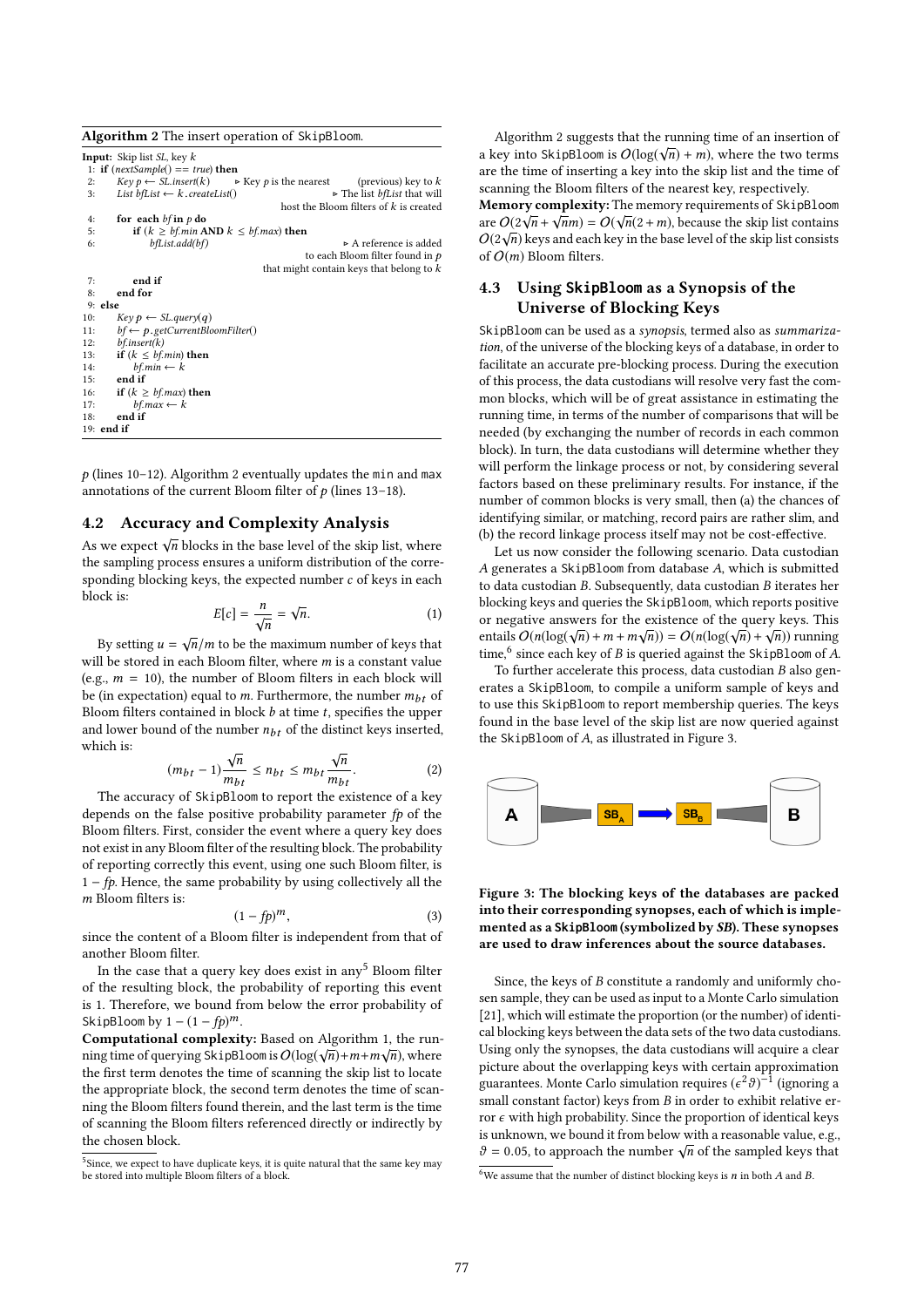| 'John', 'Jon'                  |                        |
|--------------------------------|------------------------|
| 'John', 'Jon'                  | 'John', 'Jonkers'      |
| 'John', 'Jones', 1970          | 'John','Jonker', 1975  |
| ' <u>John', 'Jon</u> as', 1985 | 'John', 'Jonkar', 1970 |

Figure 4: Illustration of a block with  $\lambda = 2$  sub-blocks, whose key is <'John', 'Jon'>. **BlockSketch** inserts records into the sub-blocks based on the distance of the key values of these records from the chosen representative(s). The sub-block for which one of its representatives exhibits the smallest distance from the key values of a record, is chosen as the target sub-block.

are contained in the SkipBloom of B. Even for a relatively small  $n = 10^8$ , the Monte Carlo simulation will provide its guarantees,<br>since  $\sqrt{n}$  is greater than the required number of sampled keys  $n = 10$ , the monte Carlo simulation will provide its guarantees<br>since  $\sqrt{n}$  is greater than the required number of sampled keys for  $\epsilon \geq 0.05$ . The fraction of the overlapping keys found in the sample is used as an estimate for the overlap coefficient of the keys between the two databases. By comparing the synopses, we Reys between the two databases. By comparing the synopses, we<br>eventually achieve the much faster  $O(\sqrt{n}(\log(\sqrt{n}) + \sqrt{n}))$  running<br>time, compared to using only the synopsis of data custodian A time, compared to using only the synopsis of data custodian A.

#### 5 THE OPERATION OF **BLOCKSKETCH**

The existence of blocks that contain a large number of records makes the matching phase (i.e., the comparison of query records against every record found in a target block) prohibitively expensive in highly demanding environments. The situation becomes even more challenging in environments where the matching record pairs have to be reported in near real-time.

To address this shortcoming, in this work we opt for a different strategy: we compare the query record with a constant number of records of the target block, which entails a bounded matching time. This optimization requires maintaining  $\lambda$  subblocks  $(S_1, S_2, \ldots, S_\lambda)$  in each block, whose aim is to represent<br>sufficiently the records inserted so far In our proposed represent sufficiently the records inserted so far. In our proposed representation, a number of records play the key role of representatives for each sub-block. This allows to formulate groups of records inside each block that are more likely to match. We term our proposed algorithm as BlockSketch, because a small number of records comprise a sketch that represents sufficiently the records of an entire block. The concept of sufficient representation boils down to choosing representatives that exhibit certain distances from the corresponding blocking key. We note that BlockSketch can operate either autonomously or in conjunction with SkipBloom, where the latter will be used as a fast bounded memory to report whether a certain blocking key has appeared or not.

The fact that certain records are inserted into a block, using a blocking function, implies that all these records share some degree of similarity. Therefore, it is reasonable to assume that the distance between a key and a record<sup>7</sup> will be upper bounded by λθ. Hence, BlockSketch formulates λ sub-blocks, each of which represents records with distances  $\leq \theta$ ,  $\leq 2\theta$ , ...,  $\leq \lambda\theta$  from the key, where  $\theta$  is the distance threshold of the keys of a pair of matching records. Upon receiving a key, BlockSketch aims to insert this record into the sub-block of the target block, where it is more likely to formulate matching record pairs. For this reason, each key is compared against all representatives found in a block, in order to locate the sub-block whose representative exhibits the smallest distance from the newly arrived key.

As an example, assume that we use edit distance as the similarity metric,  $\theta = 2$  and  $\lambda = 3$ , and a blocking key is used that consists of the first three letters and the whole value of the surname and given name attributes, respectively. As Figure 4 shows, record <'John', 'Jones', 1970>, whose key values exhibit a total distance of  $2 \le \theta$  from < 'John', 'Jon'>, is inserted into the 1-st sub-block, because of the representative <'John', 'Jon'>. Similarly,  $\leq$ 'John', 'Jonker', 1975>, whose distance is  $3 \leq 2\theta$  from  $\leq$ 'John', 'Jon'>, is inserted into the 2-nd sub-block, due to the comparison with the representative < 'John', 'Jonkers'>.

It is important to note that for threshold  $\theta$  any metric that is used in record linkage processes can be supported, whether satisfying the triangle inequality or not. For example, a very commonly used metric in record linkage is the Jaro-Winkler similarity function [3], which takes on values in [0, <sup>1</sup>]. Hence, one by setting the similarity threshold to  $\theta'$ , and then by choosing  $\theta = 1 - \theta'$ , produces very reasonable sub-blocks.  $\theta = 1 - \theta'$ , produces very reasonable sub-blocks.<br>The probability for a record to fall into a cen-

The probability for a record to fall into a certain sub-block that holds its matching record, depends on the representatives of the target sub-block, as well as on the left and right neighboring sub-blocks. For instance, assume two neighboring sub-blocks with representatives 'Jacks' and 'Jackson', respectively. The keys of these representatives comprise the values of the 'surname' attribute. Key 'Jackson' arrives, whose record is inserted into the identical sub-block of 'Jackson'. At a later time, 'Jacksn' arrives, that suffers from a typo, whose record is inserted into the subblock of 'Jacks'. We have thus missed the formulation of one matching record pair. BlockSketch tackles this deficiency by using more than one representatives for each sub-block<sup>8</sup>, so as to give more chances for grouping together matching record pairs. By doing so, if record a has been inserted into a sub-block, BlockSketch compares the key of its matching record  $b$  with more similar representatives to record a. To keep the number of representatives of a sub-block constant, whenever a key is chosen for inclusion in a sub-block, the algorithm tosses a coin to determine if this newly inserted key would be a representative as well. If it is chosen, a randomly picked old representative is evicted from the set of representatives.

As a last step, the query record is inserted into that sub-block which is maintained by a key/value database. The pairs formulated in this sub-block constitute the final result set.

#### 5.1 Algorithm

Algorithm 3 outlines the basic operation of BlockSketch. For a query record  $q$ , the algorithm first retrieves an object  $S$  that contains the corresponding sub-blocks, either from a key/value database or from a cache structure in main memory (line 2). BlockSketch then iterates over the representatives of each subblock and performs the distance computations between the key values of q and these representatives, whose results are stored in array  $u$  (line 5). The representative that exhibits the smallest

 $7$ The distance either between a pair of records, or between a blocking key and a record, is determined by the distances of the certain field values, part of which usually make up the blocking key.

<sup>8</sup>The exact number of representatives will be specified later.

<sup>&</sup>lt;sup>9</sup>A representative, being essentially a blocking key, has only key values.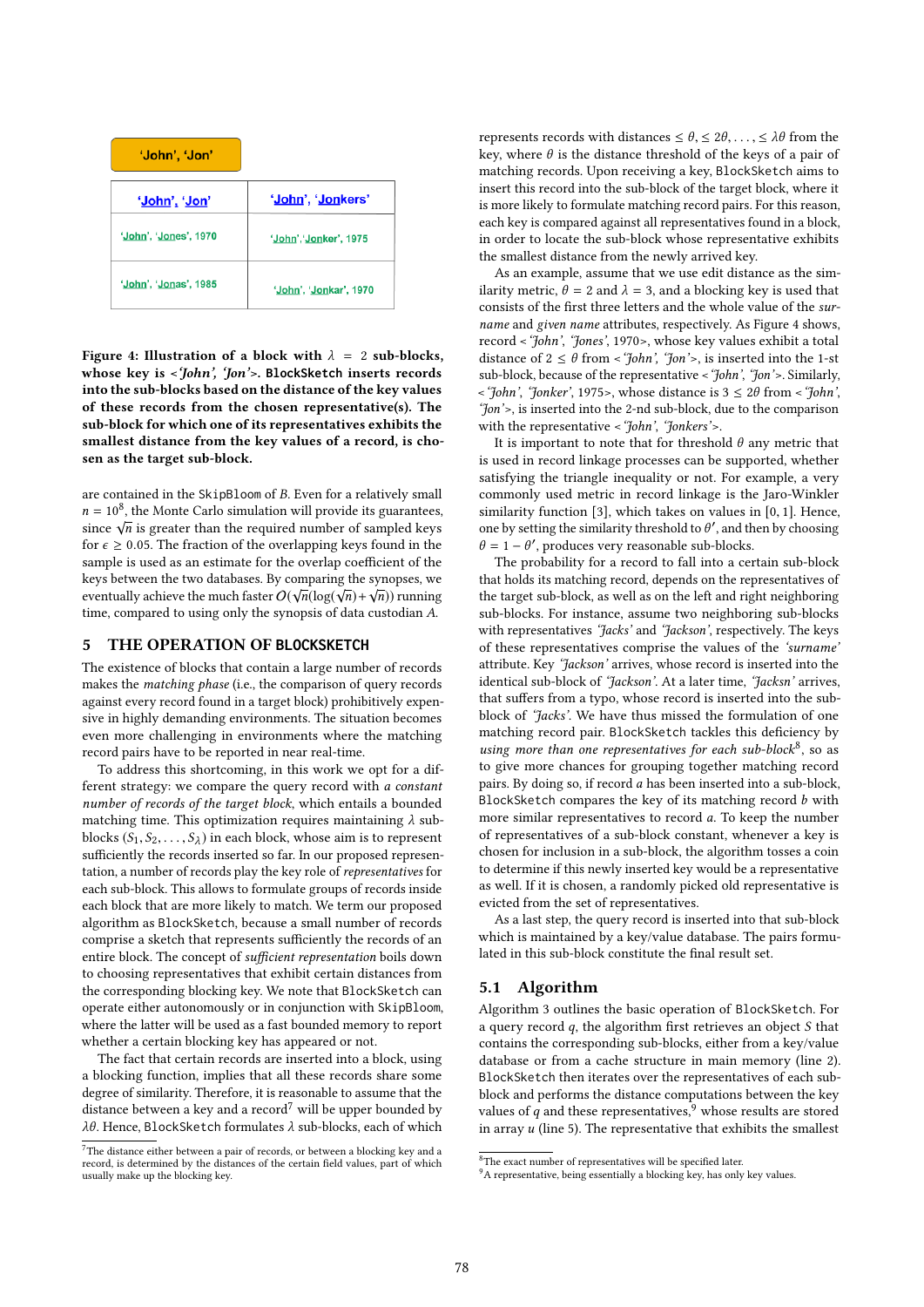distance from the key values of  $q$  specifies the sub-block (line 12) into which  $q$  is finally inserted (line 17). For ease of presentation, we omit from Algorithm 3 the details regarding the random choice and eviction of a representative from a sub-block.

Algorithm 3 The core operation of BlockSketch.

|     | <b>Input:</b> Query record $q$          |                                                                 |
|-----|-----------------------------------------|-----------------------------------------------------------------|
|     | 1: $k \leftarrow block(q)$              | Function <i>block</i> ( $\cdot$ ) generates the                 |
|     |                                         | blocking key, which will be used to                             |
|     |                                         | look up the corresponding sub-blocks.                           |
|     | 2: SubBlocks $S \leftarrow$ retrieve(k) | $\triangleright$ S, which is retrieved                          |
|     |                                         | from secondary storage or                                       |
|     |                                         | from a cache structure,                                         |
|     |                                         | contains the sub-blocks of block $k$ .                          |
|     | 3: for $i = 1$ to $\lambda$ do          |                                                                 |
| 4:  | for $j = 1$ to $\rho$ do                |                                                                 |
| 5:  | $u[i][j] \leftarrow d(k, S[i][j])$      | $\triangleright$ S[i][j] denotes the j-th                       |
|     |                                         | representative of the <i>i</i> -th sub-block.                   |
| 6:  | end for                                 |                                                                 |
|     | $7:$ end for                            |                                                                 |
|     | 8: $min \leftarrow u[1][1]$             |                                                                 |
|     | 9: for $i = 1$ to $\lambda$ do          |                                                                 |
| 10: | for $j = 1$ to $\rho$ do                |                                                                 |
| 11: | if $(min > u[i][j])$ then               |                                                                 |
| 12: | $min \leftarrow i$                      | $\triangleright$ Find the <i>i</i> -th sub-block whose at least |
|     |                                         | one of its representatives exhibits                             |
|     |                                         | the smallest distance from $k$ .                                |
| 13: | end if                                  |                                                                 |
| 14: | end for                                 |                                                                 |
|     | 15: end for                             |                                                                 |
|     | 16: represent $(k, min)$                | $\triangleright$ Determine with a coin toss                     |
|     |                                         | if $k$ would be a representative for                            |
|     |                                         | the chosen sub-block.                                           |
|     | 17: insert $(q, k, min)$                | Store $q$ in a key/value database by                            |
|     |                                         | setting the key as the concatenation of $k$ and $min$ .         |
|     |                                         |                                                                 |

#### 5.2 Accuracy and Complexity Analysis

The probability of a record to fall into the correct sub-block is  $1/\lambda$ , since it completely relies on the distance from the corresponding representative. Hence, the inverse probability of a record not falling into the correct sub-block, and therefore not formulating a record pair, is  $\leq 1 - 1/\lambda$ . In order to amplify the probability of formulating a matching record pair, we give more chances for grouping together the two constituent records, by comparing each key with a number  $\rho$  of representatives, chosen randomly and uniformly from the underlying stream. We rigorously specify the required number of representatives that each sub-block should maintain, as the following lemma suggests.

Lemma 5.1. If a pair of records, which constitute a matching pair, has been brought in a certain block, then by maintaining  $\rho = \lambda \ln(\frac{1}{\delta})$  representatives in each sub-block, this matching pair<br>is detected with probability at least  $1 - \delta$ is detected with probability at least  $1 - \delta$ .

PROOF. The probability of not detecting a matching pair that exists in a certain block is  $(1 - \frac{1}{\lambda})^{\rho}$ . We bound this probability above by  $\delta$  and solve for  $\rho$  in the following:

$$
(1 - \frac{1}{\lambda})^{\rho} < \delta \approx -\frac{\rho}{\lambda} < \ln(\delta) \Longleftrightarrow \rho > \lambda \ln(\frac{1}{\delta}),\tag{4}
$$

since 
$$
\ln(1 - \frac{1}{\lambda}) \leq -\frac{1}{\lambda}
$$
.

We subsequently apply the ceiling function on the value of  $\rho$  $(\lceil \cdot \rceil)$ , in order to select the smallest integer following  $\rho$  for the sake of optimality.

Computational complexity: The running time of BlockSketch is  $O(\log n + \lambda \rho)$ , which consists of the time

to retrieve a block from the database (which is logarithmic $10$ ), and the execution of the subsequent  $\lambda \times \rho$  distance computations ( $\rho$  representatives for each of the  $\lambda$  sub-blocks).

Memory complexity: The storage requirements of BlockSketch are  $O(\lambda n)$ , where *n* is the number of blocking keys.

#### 6 THE OPERATION OF **SBLOCKSKETCH**

Let us now suppose that the number of records, which are initiated from multiple sources, e.g., from different hospitals, is unbounded (or endless). This literally turns the record linkage scenario of a large number of records, into the record linkage of a stream of records. Therefore, BlockSketch will grow in both directions; it will not grow only in terms of sub-blocks, but also its number of blocks might unexpectedly grow considerably. Since our main memory is bounded, BlockSketch adapts its operation to record linkage tasks that involve streams of records.

In this version of BlockSketch, called **S**BlockSketch, we bound the number of blocks, that are maintained in main memory, by an integer value  $\mu$  which depends on the available main memory. Since the number of blocks is bounded, **S**BlockSketch applies an eviction strategy, so as to insert a newly arrived blocking key from the stream, when there is not an empty slot to accommodate the corresponding block. We annotate each  $live^{11}$ block with (a) the number of incoming records that generated its key, i.e., the number  $\xi$  of times this block has been chosen as the target block, and with (b) its age  $\alpha$ , in terms of the number of times that this block has survived eviction, since its admission into main memory. We derive the eviction status of each block as follows:

$$
es = e^{(w\xi - \alpha)}, \tag{5}
$$

where factor w adjusts the weight of successes  $\xi$  of a block to its es. The intuition behind this scheme is that we promote (a) newer blocks against older ones, and (b) blocks that exhibit higher eligibility. The status of old blocks, that are additionally not chosen by the incoming records, will exponentially decay, which will result in their eviction from the main memory. **S**BlockSketch is materialized by a hash table, which holds the live blocks, and the corresponding sub-blocks, and a priority queue, that is used to indicate which of these live blocks should be evicted in case of a newly arrived block (key).

Figure 5 illustrates the components of **S**BlockSketch, namely the hash table  $T$  and the priority queue  $pq$ .  $T$  exists in main memory and contains a specified number  $\mu$  of rows, each of which holds a block, as a function of the available main memory. Each row of  $T$  contains the sub-blocks of the corresponding block. The priority queue  $pq$  stores the eviction status of each live block in ascending order, so as to return the key of the block that holds the minimum eviction status. In the example shown in Figure 5, we observe that the block with key  $k_4$  has survived  $\alpha = 4$  evictions and has not been chosen as target block since its admission into  $T$ . These two events lead inevitably to its eviction, despite the existence of block  $k_2$ , which has  $\alpha = 10$  survivals, but it additionally exhibits  $\xi = 6$  successes.

<sup>10</sup>For instance, LevelDB (see https://github.com/google/leveldb) uses an in-memory highly efficient multi-level data structure, which enables logarithmic disk seeks in the number of stored blocking keys.

 $11A$  live block is a block that is stored in main memory.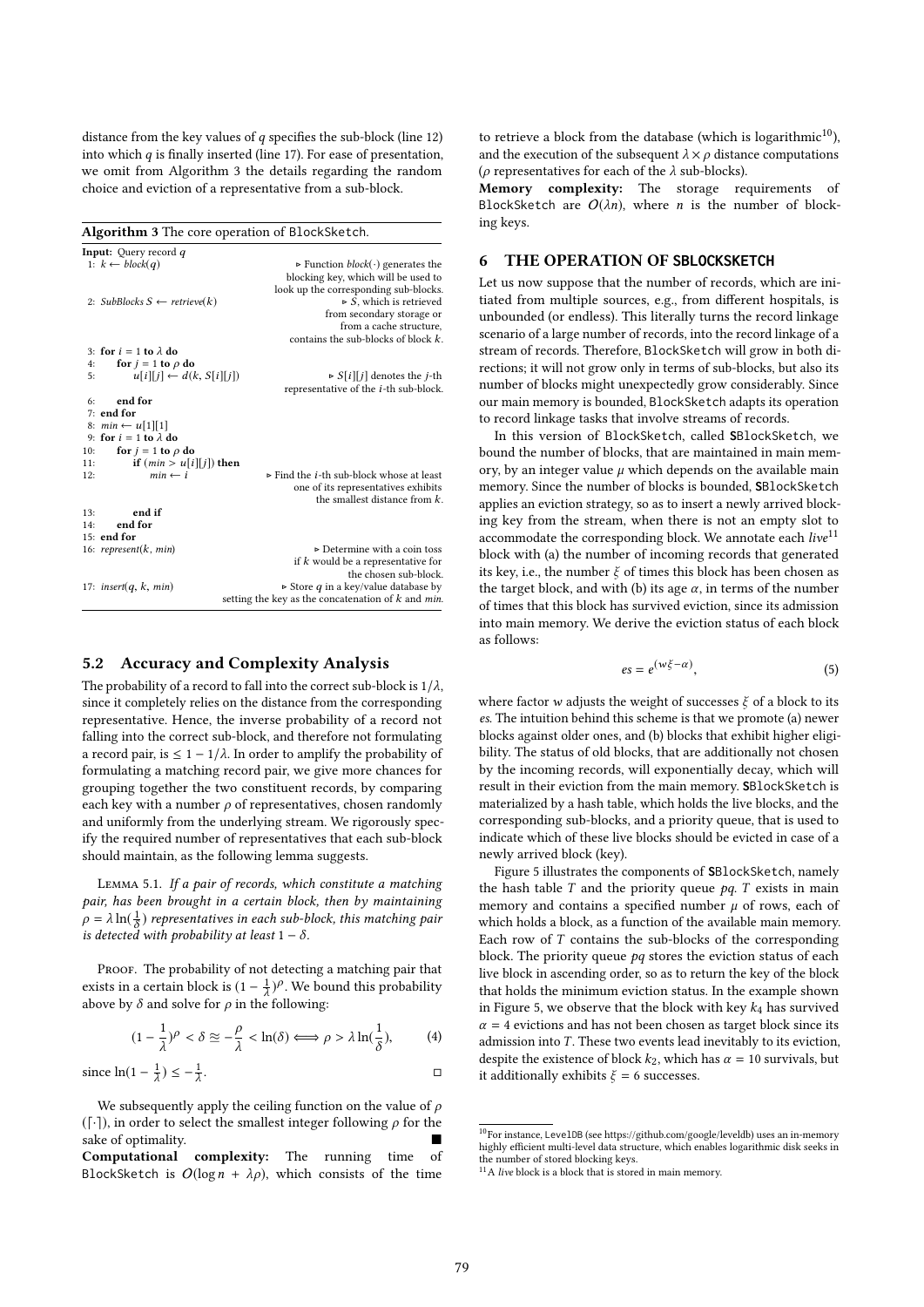| $\mathbf{k}_4$             | $\xi=8$<br>$\alpha=2$  | $\mathsf{s}_{\scriptscriptstyle 1}$              | $\mathbb{S}^{}_{2}$ |  | $S_{3}$       |
|----------------------------|------------------------|--------------------------------------------------|---------------------|--|---------------|
| k,                         | $\xi=6$<br>$\alpha=10$ |                                                  |                     |  | $\cdots$      |
| $\mathbf{k}_3$             | $\xi=1$<br>$\alpha=0$  | $\cdots$                                         | $\cdots$            |  | ٠<br>$\cdots$ |
| $k_{\scriptscriptstyle A}$ | $\xi=0$<br>$\alpha=3$  |                                                  | $\cdots$            |  |               |
|                            |                        |                                                  |                     |  |               |
|                            |                        | $k_4$ es=-3 $k_2$ es=-1 $k_3$ es=1.5 $k_1$ es=10 |                     |  |               |
|                            | pq                     |                                                  |                     |  |               |

Figure 5: In this example, **SBlockSketch** uses a hash table T with  $\mu = 4$  blocks,  $\lambda = 3$  sub-blocks, and the weight of successes set to  $w = 1.5$ . On the arrival of an incoming new key, the block with key  $k_4$  is evicted because of its low eviction status. The priority queue  $pq$  stores the eviction status (on a logarithmic scale) of each live block.

## 6.1 Algorithm

Algorithm 4 illustrates the operation of **S**BlockSketch, using a stream of data records. Upon receiving a record from the stream, the algorithm first derives its key, and then queries  $T$  (line 2). Only if this query is fruitless, **S**BlockSketch resorts to the structures of secondary storage (line 4). If the block that corresponds to the incoming record exists neither in  $T$  nor in secondary storage, then **<sup>S</sup>**BlockSketch initiates the eviction of the block fromT that exhibits the minimum eviction status, as indicated by  $pq$  (line 7). Eventually, **S**BlockSketch computes the eviction status of each live block and rebuilds pq.

Algorithm 4 The eviction algorithm of **S**BlockSketch using a stream of records.

| sticam of Iccorus.                         |                                                                             |
|--------------------------------------------|-----------------------------------------------------------------------------|
| <b>Input:</b> Query record q               |                                                                             |
| 1: $k \leftarrow \text{block}(q)$          |                                                                             |
| 2: SubBlocks $S \leftarrow T.get(k)$       | $\triangleright$ Function get() retrieves an<br>entry from hash table $T$ . |
| 3: if $(S == NULL)$ then                   |                                                                             |
| $Subblocks S \leftarrow retrieve(k)$<br>4: |                                                                             |
| $5:$ end if                                |                                                                             |
| 6: if $(S == NULL)$ then                   |                                                                             |
| $Subblocks S \leftarrow pq, poll();$<br>7: | $\triangleright$ pq is a priority queue                                     |
|                                            | that holds the eviction status                                              |
|                                            | of each live block in ascending order.                                      |
| $S.evict()$ ;<br>8:                        | $\triangleright$ Function <i>evict</i> () transfers a certain               |
|                                            | block, which is essentially a structure                                     |
|                                            | of sub-blocks, from main memory                                             |
|                                            | into secondary storage.                                                     |
| calculateStatus();<br>9:                   | $\triangleright$ Function <i>calculateStatus</i> ()                         |
|                                            | computes the status of each                                                 |
|                                            | live block and inserts it into pq.                                          |
| 10: end if                                 |                                                                             |
|                                            |                                                                             |

# 6.2 Accuracy and Complexity Analysis

The accuracy of **S**BlockSketch is not affected by the use of T, since the block in question might exist either in main memory or in secondary storage. However, T, whose operations are of  $O(1)$ time, affects both running time and space.

Computational complexity: The running time depends on two mutually exclusive possibilities. The first one is when a block exists in T, where the running time is  $O(\lambda)$  (see Section 5.2), while the other possibility is when a block should be evicted from T. The eviction requires accessing the priority queue, which is of O( $\sqrt{\mu}$ ) time, and then transferring the incoming block into T. The

Table 1: Technical characteristics of the data sets used. The blocking fields used, and their length (in characters) are shown in bold  $(m = 5)$ .

|        | <b>DBLP</b>             | <b>NCVR</b>          | LAB         |
|--------|-------------------------|----------------------|-------------|
| IOI    | 300K                    | 500K                 | 100K        |
| A      | 300M                    | 500M                 | 100M        |
| fields | 'author' $[50\%]$ ,     | 'given name'.        | 'assay'[6], |
|        | <b>'venue'</b> , 'year' | 'surname' $ 50\% $ . | 'result'    |
|        |                         | 'address', 'town'    | 'year'      |
|        | $u = 3,465$             | $u = 4,473$          | $u = 2,000$ |
|        |                         |                      |             |

latter step consumes, as we discussed in Section 5.2,  $O(\log(n))$ time in the number  $n$  of available blocks found in the secondary storage. Finally, we have to add the time to build the priority queue, which is  $O(\mu \log(\sqrt{\mu}))$ . Hence, the total running time for<br>replacing a block is  $O(\sqrt{\mu} + \log(n) + \mu \log(\sqrt{n}))$ replacing a block is  $O(\sqrt{\mu})$ . Thence, the total replacing a block is  $O(\sqrt{\mu} + \log(n) + \mu \log(\sqrt{\mu}))$ .

Memory complexity: The space occupied in main memory is exactly  $O(\mu\lambda)$ , where  $\mu$  corresponds to the rows and  $\lambda$  to the cells of  $T$  (by assuming  $T$  as a two-dimensional array).

# 7 EXPERIMENTAL EVALUATION

For the experimental evaluation, we used three real-world data sets, namely (a) DBLP<sup>12</sup>, which includes bibliographic data records, (b) NCVR<sup>13</sup>, which comprises a registry of voters, and (c)  $LAB^{14}$ . which includes biological assays (e.g., albumin, hepatitis, or creatinine) and their corresponding results. The technical characteristics of these data sets are summarized in Table 1. For each record of each data set, denoted by Q, we generated <sup>1</sup>,<sup>000</sup> perturbed records, which were placed in a separate data set symbolized by A. We perturbed all the available fields using at most four edit, delete, insert, or transpose operations, chosen at random.

The blocking methods that were used for the needs of the evaluation were standard [4] and LSH blocking [18], which relies on the Locality-Sensitive-Hashing [11] technique. LSH blocking generates from a single record a certain number of blocking keys that are placed in multiple hash tables. This number of blocking keys is a function of several parameters [19] of LSH blocking, such as the distance threshold. The LSH technique is commonly used in the domain of record linkage [17, 18, 20, 29] because of its efficiency and accuracy guarantees. We used Hamming LSH blocking [18], in which records are embedded into the Hamming space using record-level Bloom filters [28]. LSH blocking implements redundant blocking, because a record is inserted into multiple independent blocks, which are accommodated into independent hash tables. In contrast, standard blocking inserts records that exhibit identical values, in an appropriately chosen blocking field(s), into the same block.

For performing the standard and the LSH blocking, we utilized LevelDB<sup>15</sup> and LSHDB [16], respectively. The length of each Bloom filter, utilized by SkipBloom, was set to <sup>32</sup>,<sup>000</sup> bits for storing 5,000 keys, with false positive probability set to  $fp = 0.05$ .

We evaluated our schemes and their competitors according to the time needed, and the memory that was consumed to perform the record linkage process, as well as the recall and precision rates

 $^{12}{\rm http://dblp.uni-trier.de/xml}$ 

<sup>13</sup>http://dl.ncsbe.gov/index.html?prefix=data/

<sup>14</sup>https://idash-data.ucsd.edu/community/43

<sup>15</sup>https://github.com/google/leveldb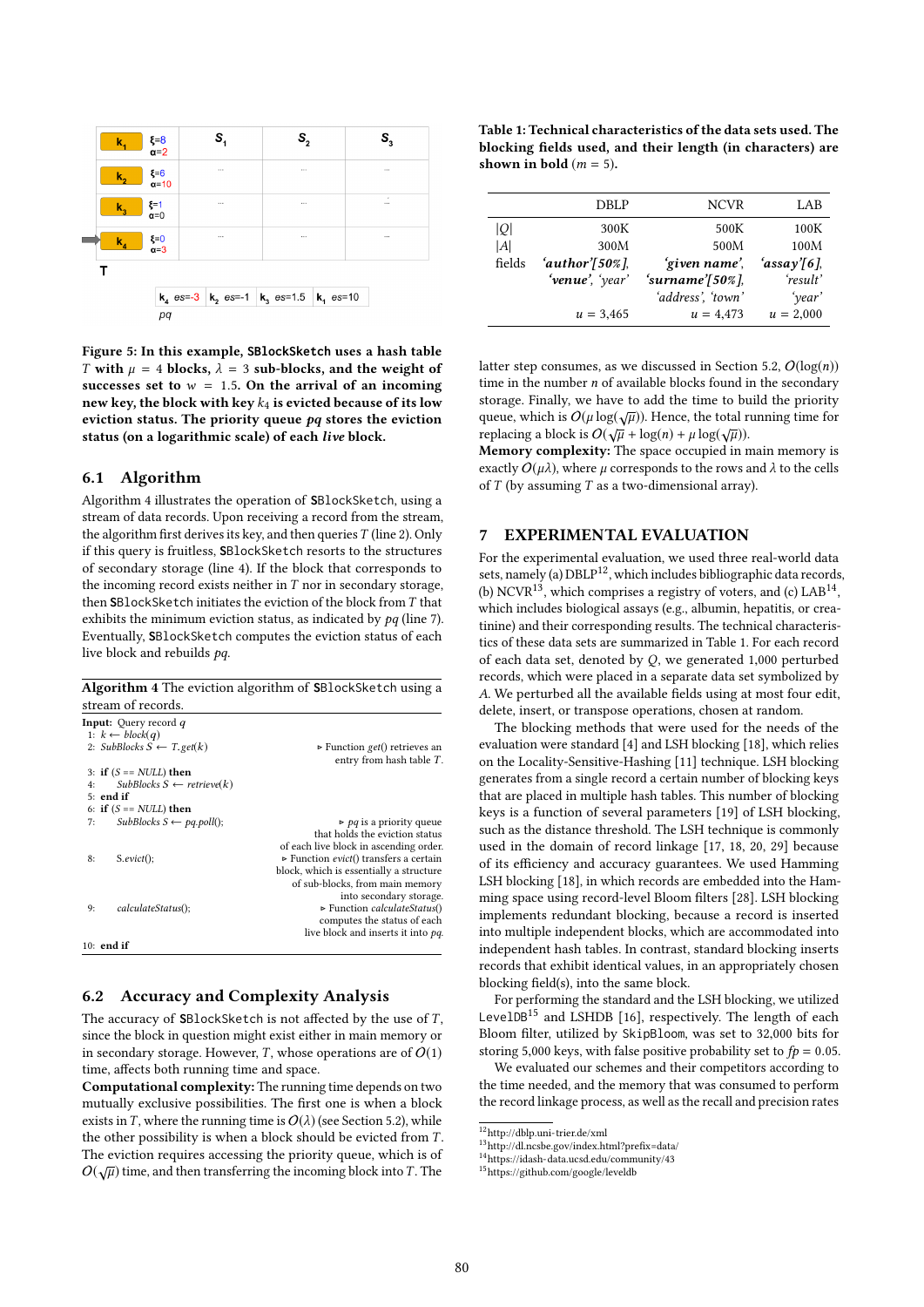that were achieved. We ran each experiment 20 times and plotted the average values in the figures. The software components were developed using the Java programming language (ver. 1.8) and the experiments were conducted in a virtual machine utilizing 4 cores of a Xeon CPU and 32GB of main memory.

#### 7.1 Baseline Methods

We compared our schemes with two state-of-the-art methods for online record linkage. The first method, termed as INV [5], uses inverted indexes as its basic blocking structure. The main idea behind this method is the pre-computation of similarities between field values that have been inserted into the same block. An inverted index is used for this purpose, which stores the blocking keys encoded by the double metaphone method<sup>16</sup>. A weakness of this structure regards the storage of all field values of a record into the same set of indexes. As a result, one cannot be certain for a value encountered therein, to which field this value belongs. This ambiguity affects negatively the recall rates of INV.

The second method we compared against is the Edge Ordering strategy, termed as EO, which was introduced in [10]. EO utilizes an oracle, which is aware of the ground-truth, to resolve the matching status of a record pair. A graph is constructed by assuming each record pair, which materializes an edge connecting two vertices/records, formulated in each block. The algorithm performs all similarity computations in the target block in order to assign a probability estimate to each edge (pair) based on its similarity. In turn, EO selects those edges that are expected to maximize the recall, and submits them to the oracle that returns their matching status.

Both EO and INV utilize only key/value pairs, materialized by hash tables that map a key to list of record Id's. These methods do not offer any component to report efficiently the membership of a certain key, or to adequately summarize the data set. Thus, in order to be fair in our comparison with these methods, we maintained the key/Id's mappings, as well as the entire records, in secondary storage.

Both the baseline methods and our proposed schemes used the Jaro-Winkler [3] function as the similarity measure, where the corresponding threshold was set to  $\theta = 0.75$ .

#### 7.2 Experimental Results

In our first set of experiments, we evaluated the running time and memory performance, as well as the ability of the SkipBloom algorithm to provide accurate estimates in the pre-processing step of record linkage.

Figure 6a shows the total time needed to build the SkipBloom, by scaling the number of the streaming records using the NCVR data set. It is quite obvious that the time increases by a constant factor, depending on the number of records that are processed. The consumption of main memory is illustrated in Figure 6b, where SkipBloom exhibits almost linear performance. Specifically, although the number of records increases by 10 and 50 times, SkipBloom utilizes <sup>0</sup>.6GB, <sup>0</sup>.8GB, and <sup>1</sup>.4GB of main memory, respectively. In contrast, a map data structure, symbolized by MAP, e.g., a HashMap in the Java programming language, exhibits a steep linear performance. In both scenarios, MAP throws fatal errors and terminates when it reaches the processing of 500M records.



Figure 6: Scaling the number of records to measure the time and space requirements of **SkipBloom**.

Table 2: Time (in seconds) consumed by **SkipBloom** for reporting the existence of a key.

| 10M                             | 100M | 500M |
|---------------------------------|------|------|
| Time 0.000277 0.000315 0.000365 |      |      |
|                                 |      |      |

Table 3: Evaluating the accuracy of **SkipBloom** in estimating the fraction of matching pairs.

| F   | DRI P | <b>NCVR</b>                                        | LAB |
|-----|-------|----------------------------------------------------|-----|
| .10 |       | $0.94 \pm 0.023$ $0.95 \pm 0.021$ $0.94 \pm 0.022$ |     |
|     |       | $0.97 \pm 0.02$ $0.98 \pm 0.021$ $0.98 \pm 0.024$  |     |

Table 2 illustrates the time consumed by SkipBloom to report the existence of a key. We remind to the reader the probabilistic nature of SkipBloom, whose performance depends on the number of comparisons that will take place until the target block is √ located (which is  $O(\log(\sqrt{n}))$ ). For this reason, we observe that  $\frac{S_k}{n}$  has not consumer the same amount of time when it SkipBloom almost consumes the same amount of time when it has to process either 100M or 500M records.

The accuracy of SkipBloom is evaluated by the fraction of overlapping keys it estimates using the above-mentioned data sets. Table 3 clearly shows that SkipBloom approximates the overlap coefficient of  $A$  and  $Q$  for each data set, where in the worst case it exhibits an error nearly equal to <sup>0</sup>.<sup>06</sup> (which is within its approximation guarantees specified by  $\epsilon$ ).

In the next set of experiments, we compared our schemes against EO and INV. Figures 7a and 7b display the recall rates achieved by all methods using standard and LSH blocking, respectively. We observe in Figure 7a that EO exhibits slightly better recall rates than BlockSketch, by using all data sets, although the differences lie in the small range [0.01, <sup>0</sup>.04]. Also, INV falls short in formulating those matching pairs that exhibit a high degree of perturbation, which is due to the weakness of the double metaphone scheme to group together such pairs into the same blocks. The recall rates of DBLP and NCVR are also higher than LAB, which is due to the longer (in characters) blocking keys, which render them more tolerant to the perturbation errors. BlockSketch achieves to maintain high recall rates, although we have to stress that the underlying blocking method drives the whole linkage process. As Figure 7b suggests, LSH blocking, which leverages redundancy, scores much better rates than standard blocking. Only BlockSketch and EO can use LSH blocking, because they essentially run on top of the blocking mechanism.

 $^{16}{\rm Using}$  the double metaphone encoding method, 'SMITH' and 'SMYTH' are both encoded as 'SM0'.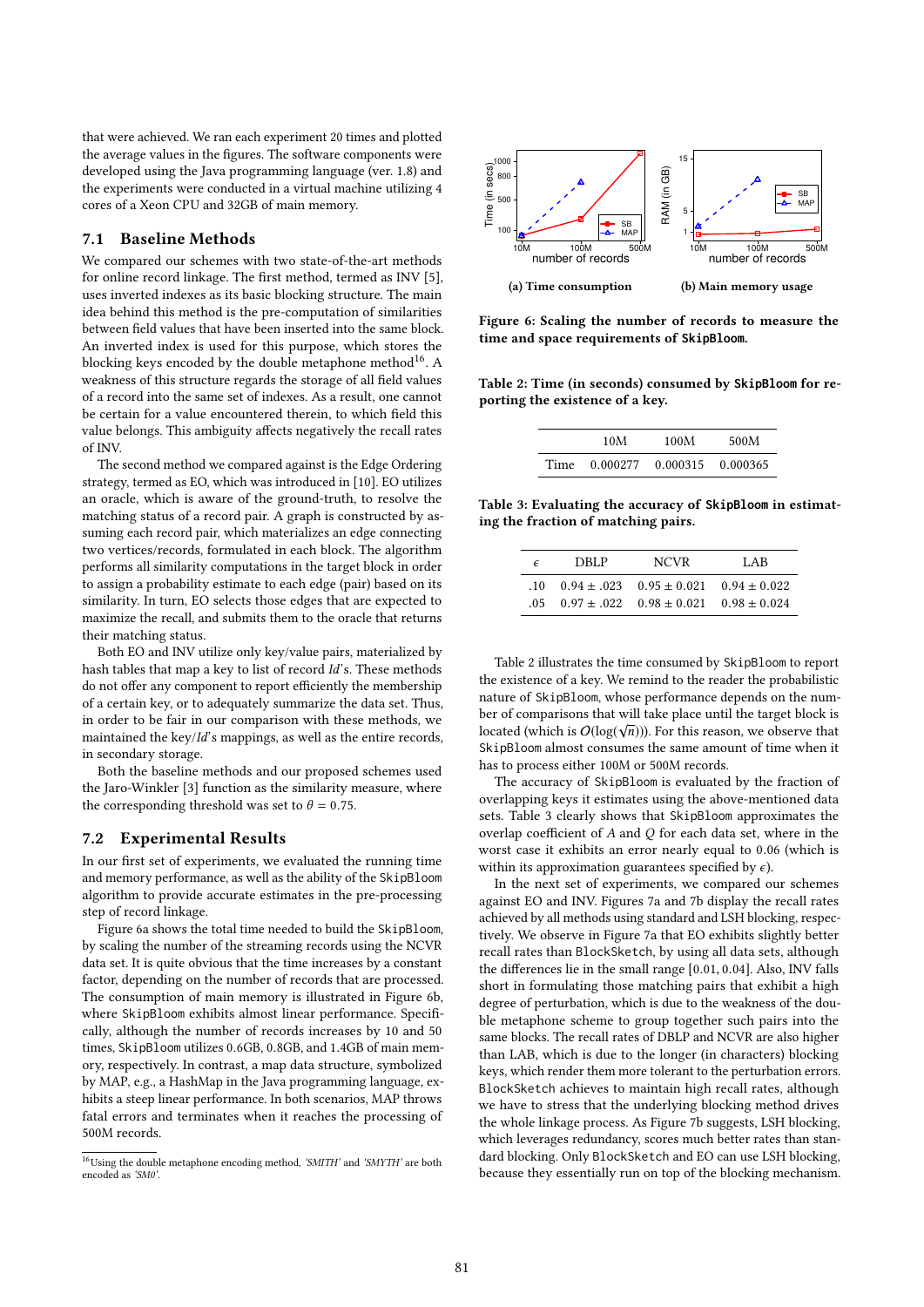

Figure 7: Measuring the recall and precision rates using standard blocking and LSH blocking.

On average, BlockSketch and EO achieve 10% and 8% higher recall rates, respectively, using LSH blocking.

Figures 7c and 7d show the precision rates using the two different blocking approaches described before. As one can observe, BlockSketch outperforms both EO and INV by a large margin, due to the effective categorization of records into the sub-blocks of each block. This minimizes significantly the required number of comparisons. Specifically, the precision rates of EO and INV fall by 18% and 21%, respectively, compared with the rates of BlockSketch. The reasons for this recession vary between the two methods. EO starts to produce meaningful recall rates after performing a large number of comparisons to derive the probability estimates for each pair. These comparisons, however, considerably reduce the precision rates. On the other hand, the double metaphone scheme of INV groups a large number of nonmatching pairs into the same block, whose comparisons also result in low precision rates. The redundancy of LSH blocking accounts for the reduced precision rates of both BlockSketch and EO, as shown in Figure 7d, since both methods perform a larger number of comparisons for the pairs formulated in the blocks of each hash table. We observe though that BlockSketch retains its superiority over EO by scoring, on average, rates that are very close to <sup>0</sup>.75. The time needed to perform the blocking step is illustrated in Figures 8a and 8b. EO and INV block each record a little faster than the combination of SkipBloom and BlockSketch, which for each insertion have to perform a constant number of comparisons with the representatives of the sub-blocks. Specifically, BlockSketch, through a single get operation, retrieves the representatives of a block from the database, as well as replaces them, through a single set operation, when needed. INV utilizes three hash tables to store the precomputed similarities, the encoded, and the original field values, which leads to certain delays.

Table 4: Average time (in seconds) for resolving a query record.



Figure 8: Measuring the time needed for blocking and matching for **BlockSketch**.

In Figures 8c and 8d, we present the time performance of BlockSketch and its competitors for resolving the query data sets, symbolized by  $Q$  (see Table 1), after having populated the blocking structures with the records of A. For each query record of Q, BlockSketch performs a constant number of comparisons in each target block, which results in superior performance. As Figure 8c suggests, BlockSketch is <sup>2</sup><sup>×</sup> and <sup>1</sup>.5<sup>×</sup> faster than EO and INV, respectively, which both struggle to compare all records found in a block. Moreover, EO should build the graph to locate these record pairs that are expected to maximize the recall. Using LSH blocking, which is shown in Figure 8d, both BlockSketch and EO exhibit longer time rates, which are nearly 3× slower than before, due to the inherent redundancy of LSH. Since, a record pair might appear several times during the matching phase, for each record of  $Q$ , we utilize a map data structure<sup>17</sup> to discard the comparisons of duplicate record pairs. Table 4 illustrates the time for resolving a single query record of  $Q$  during the matching phase. The constant number of distance computations for a single record accounts for the stable time performance of BlockSketch regardless of the size of the corresponding data set. In contrast, EO and INV consume running times which apart from the fact that in most cases they are almost the double of those of BlockSketch, they also depend on the number of records found in each block.

 $17$ The map structure is initialized for each record of Q.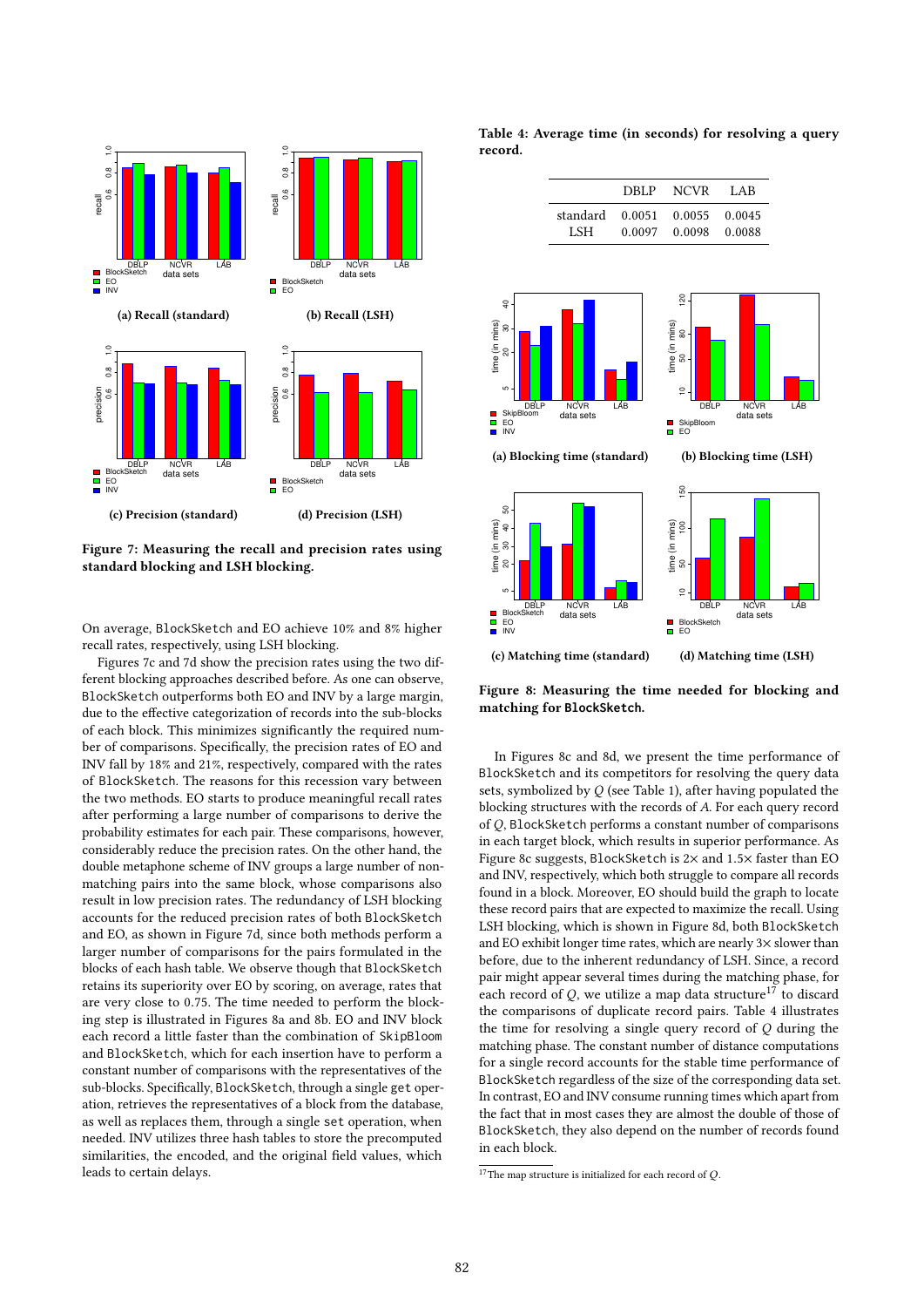

(a) Running time (standard blocking) (b) Running time (LSH)

Figure 9: Measuring the time needed for blocking and matching for **SBlockSketch**.



Figure 10: Measuring the time needed for blocking and matching for SBlockSketch by varying  $\mu$  using the NCVR data set.

In **S**BlockSketch, we initially set  $\mu$  to a moderate size ( $\mu$  =  $1M^{18}$ ). In Figures 9a and 9b, we observe an average of 10% increase in time consumption than BlockSketch, only in NCVR and DBLP. The large number (over 60M) of distinct blocking keys that are generated in these data sets, resulted in relatively frequent evictions and disk seeks for the replacement of blocks in  $T$ . Nevertheless, the eviction status of highly selective (high ξ) but old (high  $α$ ) blocks remained high during the blocking phase, which prevented their eviction from  $T$ . The running time of LAB remained almost intact due to the small number of blocking keys (about 10M) and the corresponding replacements. Since, **SBlockSketch utilizes a single hash table T, LSH keys were for**mulated in a composite format HashTableNo\_Key to accommodate all of them in  $T$ .

We next varied the values of  $\mu$  and initiated the streaming of records of the NCVR data set. Figures 10a and 10b illustrate the time performance of **S**BlockSketch, where we observe that by doubling  $\mu$ , we achieve significantly lower running time. For instance, by setting  $\mu = 1$ M, the corresponding time value is 43 minutes, which is almost  $4\times$  faster than the previous value (156 minutes) on the y-axis. In LSH blocking, the number of incoming records increases by a constant factor, which is the number of the LSH keys that are generated for each record. Since a large number of these keys are identical, the running time increases by 156% on average, as Figure 10b suggests, compared to the use of standard blocking.

Summary: Based on our conducted experiments, it becomes apparent that our proposed schemes are suitable for processing online queries for performing record linkage by using synopses of the blocking structures maintained in the persistent storage. They significantly outperform the state-of-the-art baselines, which rely their operation on memory-resident indexes regardless of the increasing volume of the underlying data sets.

#### 8 CONCLUSIONS

In recent years, several applications have emerged which require access to consolidated information that has to be computed and presented in near real-time, through the linkage of records residing in voluminous disparate data sources. To address this need, we proposed the first summarization algorithms that operate in the blocking and matching steps of online record linkage to boost their performance. SkipBloom compiles a synopsis of the blocking structure of a data set using a small footprint of main memory, while BlockSketch compares each query record with a constant number of records in the target block, which results in a bounded matching time. Our experimental findings indicate that SkipBloom and BlockSketch outperform the state-of-the-art algorithms, in terms of the time needed, the memory used, and the recall and precision rates that are achieved during the linkage process. **S**BlockSketch utilizes a constant memory footprint to perform the linkage in settings that use streaming data.

#### REFERENCES

- [1] M. Bilenko, B. Kamath, and R. J. Mooney. 2006. Adaptive blocking: Learning to scale up record linkage. In ICDM. 87–96.
- [2] A. Broder and M. Mitzenmacher. 2002. Network Applications of Bloom filters: A Survey. In Internet Mathematics. 636–646.
- [3] P. Christen. 2012. Data Matching Concepts and Techniques for Record Linkage, Entity Resolution, and Duplicate Detection. Springer, Data-Centric Sys. and Appl.
- [4] P. Christen. 2012. A Survey of Indexing Techniques for Scalable Record Linkage and Deduplication. TKDE 12, 9 (2012), 1537 –âĂŞ 1555.
- [5] P. Christen, R. Gayler, and D. Hawking. 2009. Similarity–aware indexing for real-time entity resolution. In CIKM. 1565 âĂŞ– 1568.
- [6] W. W. Cohen and J. Richman. 2002. Learning to Match and Cluster Large High-Dimensional Data Sets for Data Integration. In SIGKDD. 475–480.
- [7] D. Dey, V. Mookerjee, and D. Liu. 2011. Efficient techniques for online Record Linkage. TKDE 23, 3 (2011), 373 – 387.
- [8] E.Ioannou, W. Nejdl, C. Niederee, and Y. Velegrakis. 2010. On-the-fly entityaware query processing in the presence of linkage. PVLDB 3, 1 (2010), 429–438. [9] A. Elmagarmid, P. Ipeirotis, and V. Verykios. 2007. Duplicate Record Detection:
- A Survey. TKDE 19, 1 (2007), 1–16.
- [10] D. Firmani, B. Saha, and D. Srivastava. 2016. Online Entity Resolution Using an Oracle. In PVLDB, Vol. 9. 384 – 395.
- [11] A. Gionis, P. Indyk, and R. Motwani. 1999. Similarity Search in High Dimensions via Hashing. In VLDB. 518–529.
- [12] H. Altwaijry and D. Kalashnikov and S. Mehrotra. 2013. Query-driven Approach to Entity Resolution. In PVLDB, Vol. 6. 1846–1857.
- [13] P. J. Haas. 2016. Data-Stream Sampling: Basic Techniques and Results. Data Stream Management: Processing High-Speed Data Streams (2016), 13–44. [14] M.A. Hernandez and S.J. Stolfo. 1995. The Merge/Purge Problem for Large
- Databases. In SIGMOD. 127–138.
- [15] I. Bhattacharya and L. Getoor and L. Licamele. 2006. Query-time entity resolution. In KDD. 529–534.
- [16] D. Karapiperis, A. Gkoulalas-Divanis, and V. Verykios. 2016. LSHDB: a parallel and distributed engine for record linkage and similarity search. In ICDM Demo.  $1 - 4$
- [17] D. Karapiperis, D. Vatsalan, V.S. Verykios, and P. Christen. 2016. Efficient Record Linakge Using a Compact Hamming Space. In EDBT. 209 – 220. [18] D. Karapiperis and V.S. Verykios. 2015. An LSH-based Blocking Approach
- with a Homomorphic Matching Technique for Privacy-Preserving Record Linkage. TKDE 27, 4 (2015), 909–921.
- [19] D. Karapiperis and V.S. Verykios. 2016. A fast and efficient Hamming LSHbased scheme for accurate linkage. KAIS (2016), 1–24. [20] H. Kim and D. Lee. 2010. Fast Iterative Hashed Record Linkage for Large-Scale
- Data Collections. In EDBT. 525 536. [21] R. Motwani and P. Raghavan. 1995. Randomized Algorithms. Cambridge Univ.
- Press. [22] G. Papadakis, G. Koutrika, T. Palpanas, and W. Nejdl. 2014. Meta-blocking:
- Taking Entity Resolution to the Next Level. TKDE 26, 8 (2014), 1946–1960.

<sup>18</sup>We had 32GB of main memory available.